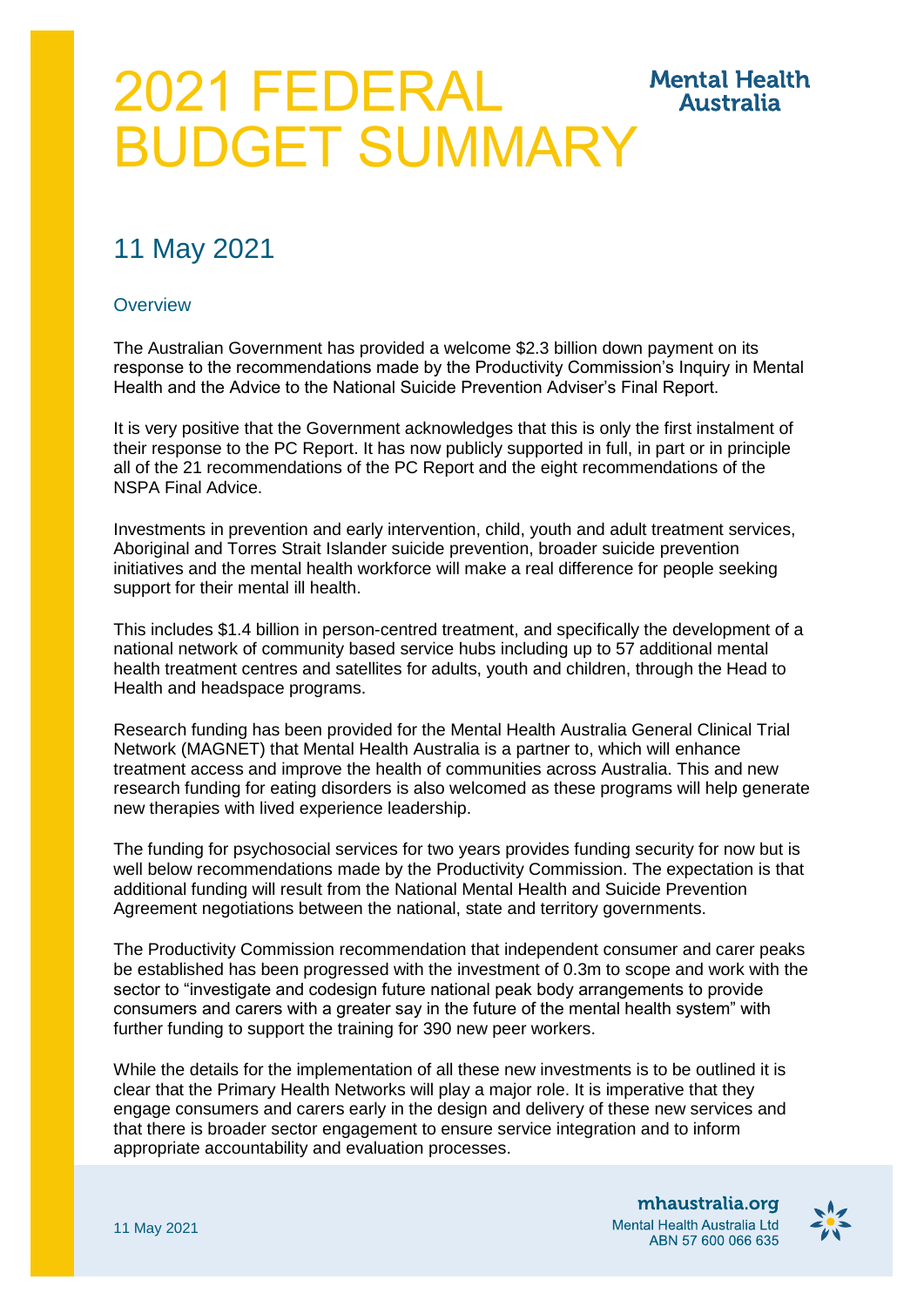We warmly welcome the important aged care reform package which tonight sets a new tone for the way we respond to the health and care needs of older Australians and we look forward to working with provider members in and connected to our sector to ensure that mental health care responses are front and centre both in aged residential care and in community based care.

Further details on the 2021 Budget investments are provided below while a more detailed Budget analysis will be provided to the sector on 28 May.

**Source note:** unless otherwise specified, all references and tables in this document are drawn from Australian Government (2021). *Budget 2021-22: Budget Measures: Budget Paper No. 2: 2021-22,* retrieved 11 May 2021 from:

# Mental health specific measures

The Government "will provide \$2.0 billion over four years from 2021-22" (Budget Paper 2, p117) for mental health. Funding includes:

- Lived experience
	- $\circ$  "\$0.3 million to work with mental health stakeholders to investigate and codesign future national peak body arrangements to provide consumers and carers with a greater say in the future of the mental health system" [\(Health](https://www.health.gov.au/sites/default/files/documents/2021/05/budget-2021-22-stakeholder-pack.pdf)  [portfolio papers,](https://www.health.gov.au/sites/default/files/documents/2021/05/budget-2021-22-stakeholder-pack.pdf) p168).
	- o "\$3.1 million to sponsor up to 390 peer workers to undertake vocational training" (Health portfolio papers, p167).
- Mental health hubs
	- $\circ$  \$487.2 million over four years from 2021-22 to establish a network of Head to Health adult mental health centres and satellites to provide accessible, coordinated, multidisciplinary care. This includes a central intake and assessment service to triage and refer people to the most appropriate services.
	- o \$278.6 million over four years from 2021-22 to expand and enhance headspace youth mental health services, in conjunction with the states and territories (Budget Paper 2, p118).

#### Psychosocial support

 $\circ$  "\$171.3 million to ensure continued access to Commonwealth psychosocial support services for 2 years, from 2021–22, under a single consolidated program" (Department of Health – Budget 2021-22 Overview).

#### Suicide prevention

- o "\$158.6 million over four years from 2021-22 to work with states and territories to achieve universal aftercare services for all Australians discharged from hospital following a suicide attempt and to trial initiatives to provide aftercare services to those that may not have presented to a hospital.
- $\degree$  "\$61.6 million over four years from 2021-22 to expand the National Suicide Prevention Leadership and Support Program to increase investment in whole-of-population suicide prevention activities.

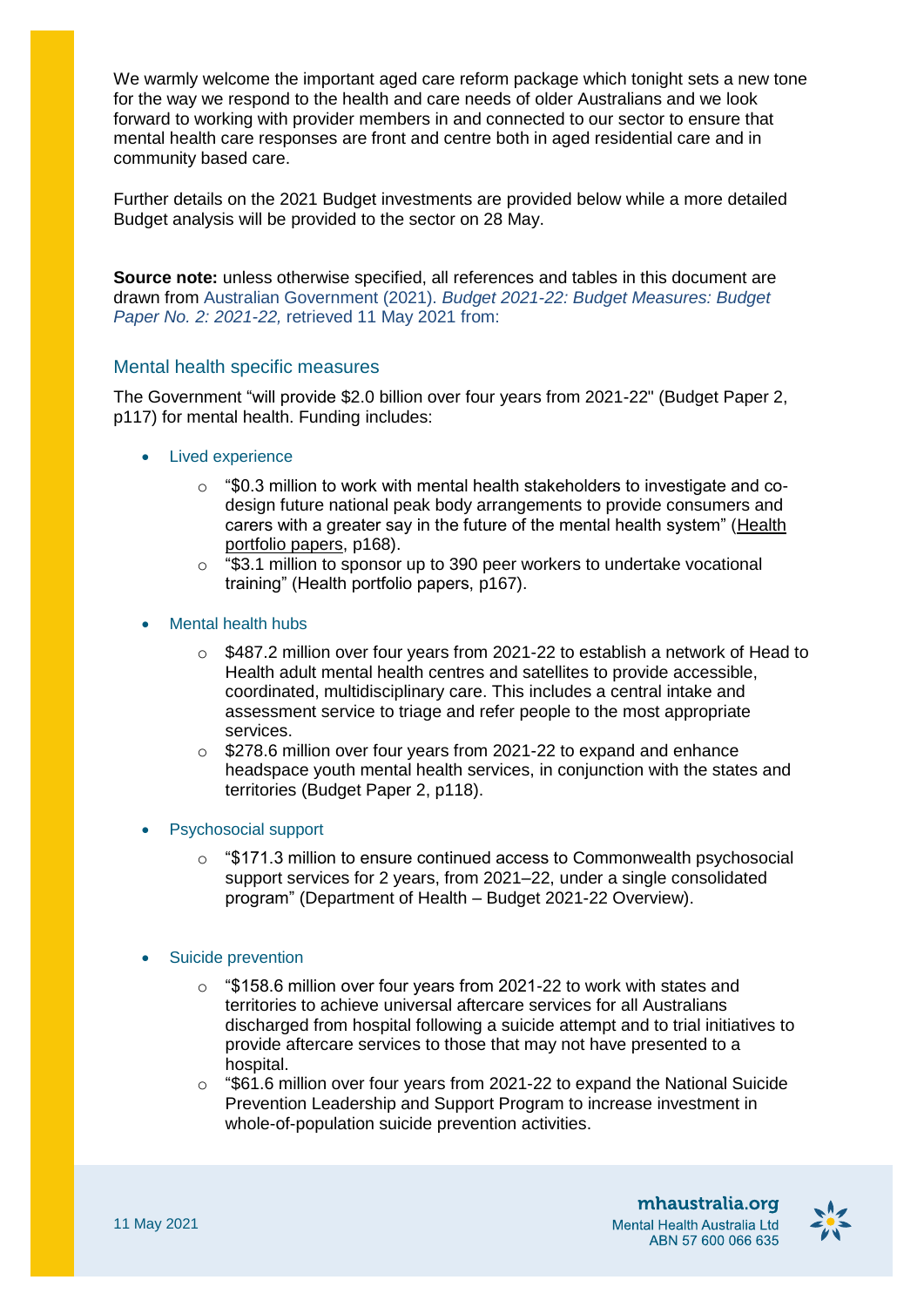- $\degree$  "\$31.2 million over four vears from 2021-22 to work with states and territories to establish a national Distress Intervention Program trial and to develop national accreditation and standards for safe space services.
- $\degree$  "\$22.0 million over four years from 2021-22 to work with states and territories to continue postvention services nationally to support people who are bereaved by suicide.
- o "\$12.8 million over four years from 2021-22 to establish the National Suicide Prevention Office which will oversee the national approach to suicide prevention.
- $\circ$  "\$12.0 million in 2021-22 to extend the National Suicide Prevention Trial for one year to continue the delivery of local suicide prevention initiatives across Australia" (Budget Paper 2, p118).

# Service navigation

o "\$34.2 million over four years from 2021-22 to expand and implement the Initial Assessment and Referral tool to assist health practitioners to consistently assess and refer consumers in the mental health system" (Budget Paper 2, p119).

# Digital mental health

- $\degree$  "\$111.2 million over four years from 2021-22 to expand and enhance digital mental health services to provide Australians easier access to high quality digital mental health services (Budget Paper 2, p117).
- Group therapy and family and carer participation
	- o "\$111.4 million over three years from 2022-23 to support the take up of group therapy sessions and participation of family and carers in treatment provided under therapy sessions and participation of family and carers in treatment provided under the Better Access initiative" (Budget Paper 2, p119).

# National database and governance

- $\degree$  "\$117.2 million over four years from 2021-22 to establish a national database on service delivery, performance and outcomes across the mental health system and conduct longitudinal surveys on the mental health of children and Aboriginal and Torres Strait Islander Australians" (Budget Paper 2, p119).
- $\degree$  "\$7.3 million over four years from 2021-22 to enhance the capacity of the National Mental Health Commission to provide national leadership on mental health and suicide prevention reforms" (Budget Paper 2, p120).

#### Alcohol and other drugs

- "The Government will provide \$24.2 million over two years from 2021-22 to improve health outcomes through alcohol and other drug (AOD) treatment and support services. Funding includes:
	- "\$16.8 million over two years from 2021-22 to continue financial support to AOD services currently funded under the Social and Community Services Wage Supplementation, which ceases on 30 June 2021
	- "\$5.9 million in 2021-22 for the Alcohol and Drug Foundation to run the Good Sports program, which offers free support to community sports clubs to develop AOD and mental health policies
	- "\$1.5 million in 2021-22 to Hello Sunday Morning for its Daybreak program, which provides free online and mobile app services to

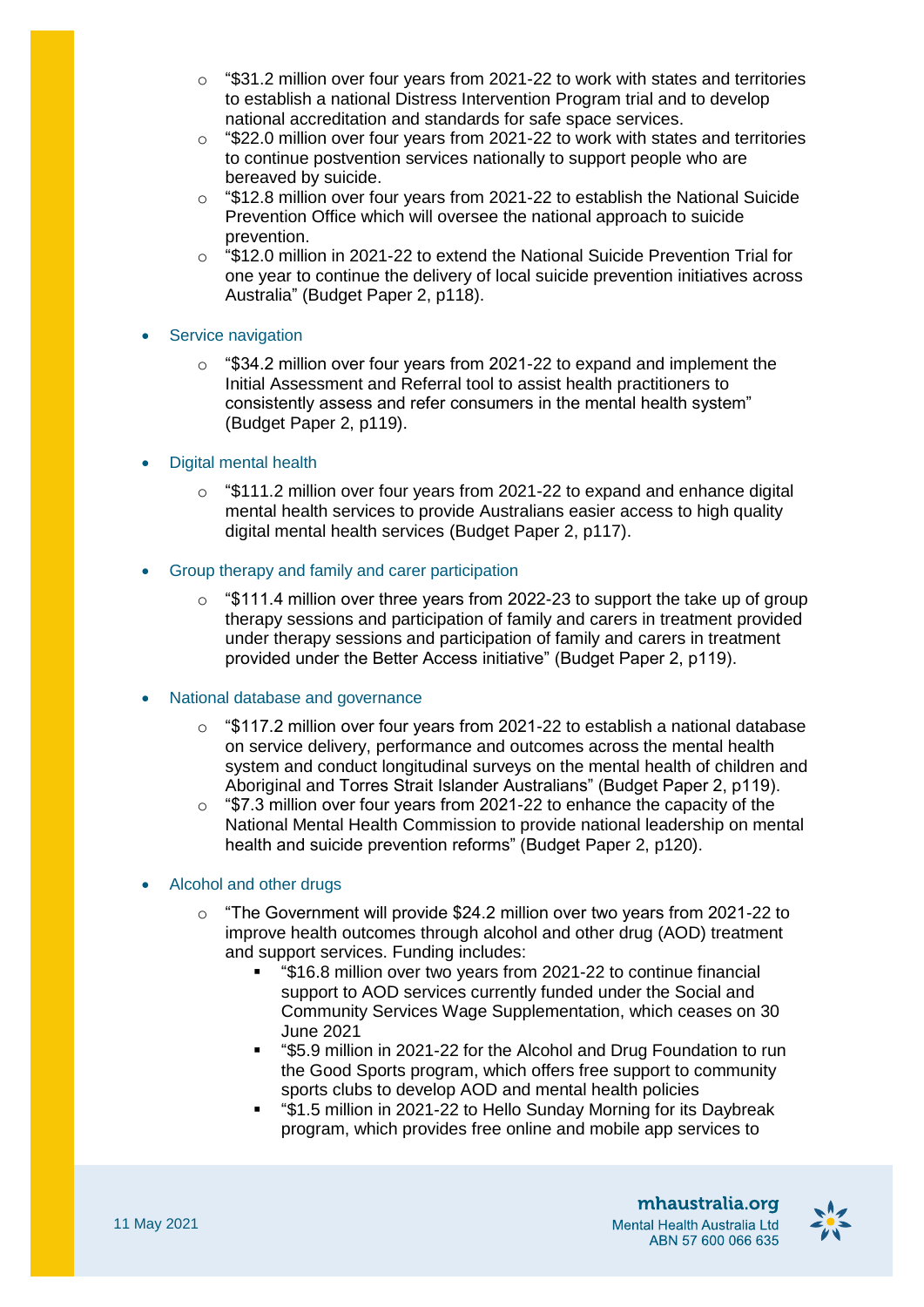support Australians experiencing problematic use of alcohol to reduce their intake and related harms." (Budget Paper 2, p122).

#### **Workforce**

- $\circ$  The Government has committed \$58.8 million over two years from 2021-22 to grow the mental health workforce, including: measures to increase number of nurses, psychologists, and allied health practitioners in mental health settings through scholarships and clinical placements; growing the psychiatrist workforce with more training places, supporting regional and remote training pathways and promoting it as a career pathway; increasing Aboriginal and Torres Strait Islander representation in the mental health workforce and offering training for culturally safe treatment; boosting and supporting the mental health peer workforce through scholarships and professional collaboration; continuing mental health training for practitioners in aged care and supporting collaboration through the Mental Health Professionals' Network; reducing mental health stigma among health practitioners; and identifying opportunities to boost the skills of the mental health workforce who work with children and families [\(Health Stakeholder](https://www.health.gov.au/sites/default/files/documents/2021/05/budget-2021-22-stakeholder-pack.pdf)  [pack,](https://www.health.gov.au/sites/default/files/documents/2021/05/budget-2021-22-stakeholder-pack.pdf) p7).
- $\degree$  "\$2.6 million over three years from 2021-22 to support frontline mental health workers and address the stigma around medical professionals seeking support" (Budget Paper 2, p120).
- o "\$15.9 million over four years from 2021-22 to better equip General Practitioners in primary mental health care" (Budget Paper 2, p120).
- COVID-19 Response Package
	- o "\$7.1 million to extend the Beyond Blue COVID-19 Mental Wellbeing Support Service that provides support to Australians due to the pandemic" (Budget Paper 2, p106). "This funding is in addition to the Government's investment of \$10 million over 2019–20 and 2020–21, and will ensure the program remains accessible until 31 December 2021."
- Repetitive Transcranial Magnetic Stimulation (rTMS) included in MBS
	- o \$288.5 million over five years from 2020-21 "to provide access to Medicare subsidised repetitive Transcranial Magnetic Stimulation for the treatment of medication resistant major depressive disorder" (Budget Paper 2, p122).

#### Mental health support for specific population groups

#### New and expectant parents

"\$47.4 million over four years from 2021-22 to contribute to working with states and territories to achieve universal perinatal mental health screening across public antenatal and postnatal care settings, extend funding to the centre of perinatal excellence to continue to provide the digital infrastructure to support screening and to the Perinatal Anxiety and Depression Australia to meet higher demand for its helpline services" (Budget Paper 2, p117).

This includes a payment to the states and territories of \$20 million over three years "for a national perinatal screening program for new and expecting parents to improve perinatal mental health outcomes through early identification of risks" (Budget Paper 3, p.26).

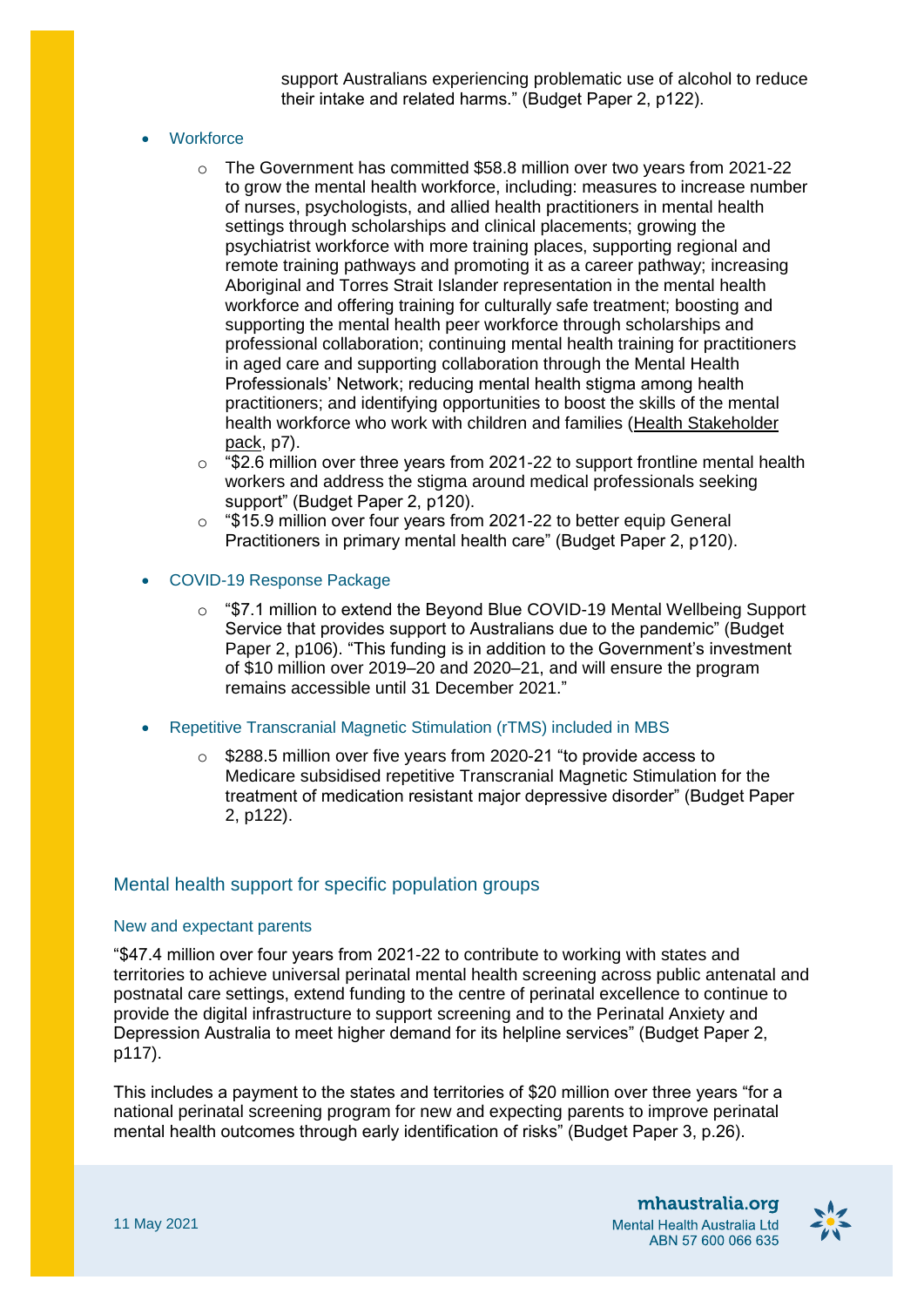#### Royal Commission into Defence and Veteran Suicide

As previously announced, the Government will establish a Royal Commission into Defence and Veteran Suicide, with "\$174.2 million over two years from 2021-22". The majority of this (\$145.3 million) is for the "Royal Commission to inquire into systemic issues relating to Defence and veteran deaths by suicide, suspected suicides and lived experience of suicide risks including the provision of support to eligible families and advocacy organisations to assist their participation in the Royal Commission" (Budget Paper 2, p78). The further \$28.9 million is for the Department of Veterans' Affairs to respond to information requests from the Royal Commission, and "to support timely responses to veteran suicide" (Budget Paper 2, p78).

#### Support for veterans

"The Government will provide \$12.1 million over four years from 2021-22 to expand support programs for veterans and their families". This includes "\$2.3 million over four years from 2021-22 to provide veterans with streamlined access to vocational and psychological rehabilitation through a new non-liability rehabilitation pilot program" (Budget Paper 2, p195).

"The Government will provide \$302.8 million over four years from 2021-22 to support the Department of Veterans' Affairs' operations." This includes "\$164.6 million over two years from 2021-22 to support departmental operations and processing of claims for rehabilitation, compensation and income support submitted by veterans and their dependants" (Budget Paper 2, p194).

"The Government will provide \$60.7 million over four years from 2021-22 to continue support for highly vulnerable veterans". This includes "\$23.3 million to continue the Wellbeing and Support Program pilot as an ongoing program", providing "medical, psychological and psychosocial support for highly vulnerable veterans who may be transitioning from the Australian Defence Force", and "\$10.7 million over four years from 2021-22 to establish Veteran Wellbeing Centres in Tasmania and South-East Queensland" that will provide veterans with access to local services including health services, mental health support, community organisations, advocacy and wellbeing support" (Budget Paper 2, p197).

#### Child mental health

"\$54.2 million over four years from 2021-22 to work with the states and territories to establish child mental health and wellbeing hubs to provide multidisciplinary care and preventive services" (Budget Paper 2, p119).

"\$46.6 million over four years from 2021-22 for parenting education and support to parents and carers with children aged under 12 years and to develop national guidelines to assist with early identification of emerging emotional difficulties" (Budget Paper 2, p119).

#### Eating disorders

"\$26.9 million over four years from 2021-22 to provide additional support for people with eating disorders and their families, and to establish a National Eating Disorder Research Centre" (Budget Paper 2, p119).

> mhaustralia.org Mental Health Australia Ltd ABN 57 600 066 635

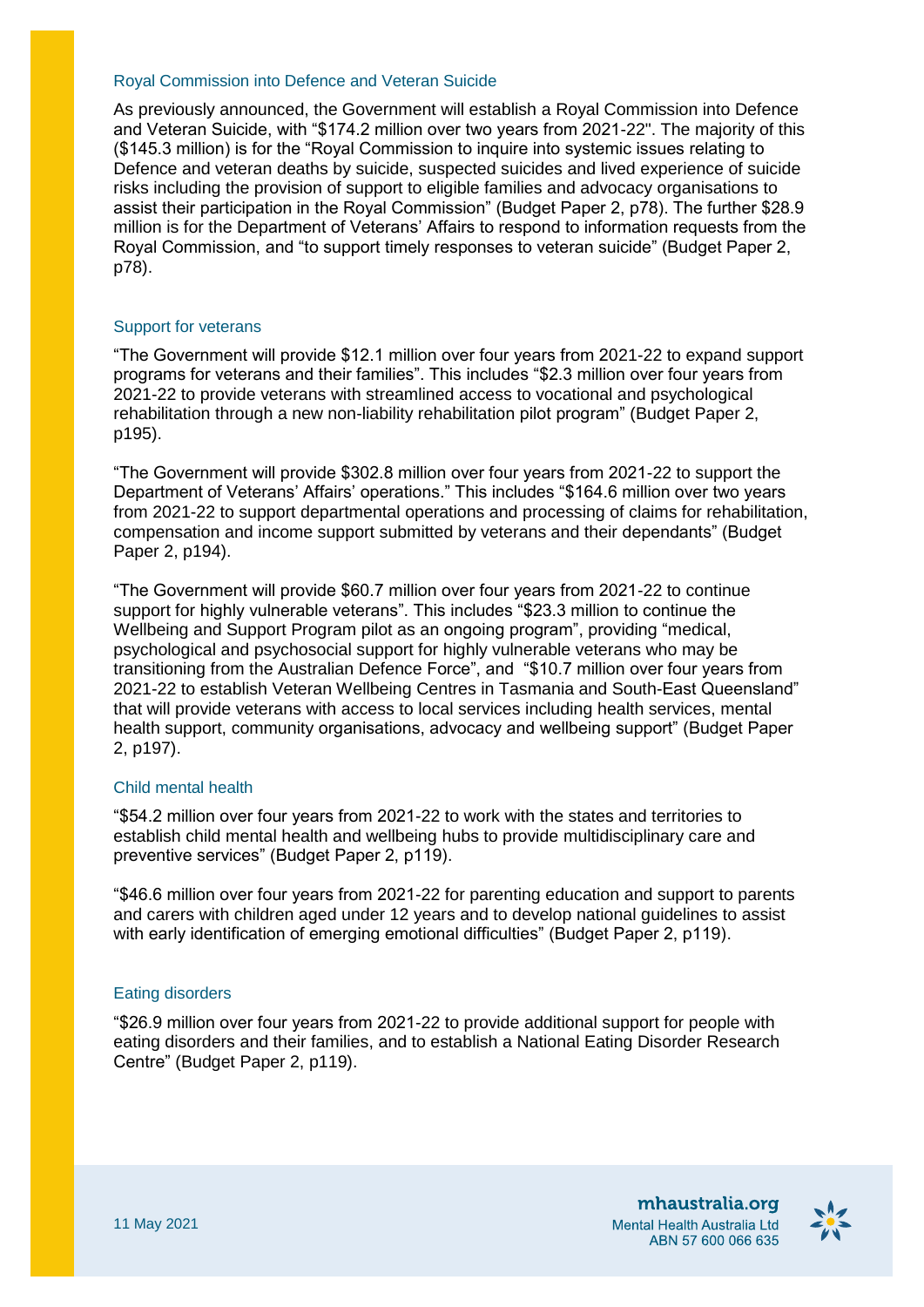# Aboriginal and Torres Strait and Islander suicide prevention strategy

"\$79.0 million over four years from 2021-22 to implement initiatives under the National Aboriginal and Torres Strait Islander Suicide Prevention Strategy providing crisis and support services for Aboriginal and Torres Strait Islander people" (Budget Paper 2, p119). This will include:

- "\$27.3 million to implement culturally-sensitive, co-designed aftercare services through regionally-based organisations, with Aboriginal and Torres Strait Islander organisations being preferred service providers
- "\$23.8 million to support the establishment of regional suicide prevention networks and a lead commissioning officer in each jurisdiction, and
- "\$16.6 million to Gayaa Dhuwi and Lifeline to establish and evaluate a culturallyappropriate 24/7 crisis line governed and delivered by Aboriginal and Torres Strait Islander people" (Hunt, Colbeck, Coulton, Coleman Joint Press Release, 11 May 2021, p6).

#### Culturally and linguistically diverse communities

"\$16.9 million to fund mental health early intervention supports and preventive measures for migrants and multicultural communities, and address the cultural competence of the broader health workforce through the Program of Assistance for Survivors of Torture and Trauma, and Mental Health Australia's Embrace Framework" (Hunt, Colbeck, Coulton, Coleman Joint Press Release, 11 May 2021, p6).

#### Complex mental health needs and disability

"\$11.1 million over two years from 2021-22 to improve outcomes for people with complex mental health needs including people with cognitive disabilities and autism spectrum disorder" (Budget Paper 2, p119).

# Fly-in fly-out workers

"\$6.3 million over three years from 2021-22 to increase support services for fly-in fly-out and drive-in drive-out workers" (Budget Paper 2, p117).

#### Small business owners

"\$0.9 million over five years from 2020-21 to continue the Ahead for Business digital hub, supporting small business owners to take proactive, preventive and early steps to improve their mental health" (Budget Paper 2, p118).

# Related health measures

#### Telehealth extension

The Government will provide "\$204.6 million for the extension of temporary telehealth MBS services from 1 April 2021 to 31 December 2021, with revised billing arrangements from 1 July 2021" (Budget Paper 2, p.105).

#### Rural bulk billing - Incentives for rural GPs

The Government has committed "\$65.8 million to increase the Rural Bulk Billing Incentive for rural and remote medical practice" (Budget Paper 2, p.111).

> mhaustralia.org Mental Health Australia Ltd ABN 57 600 066 635

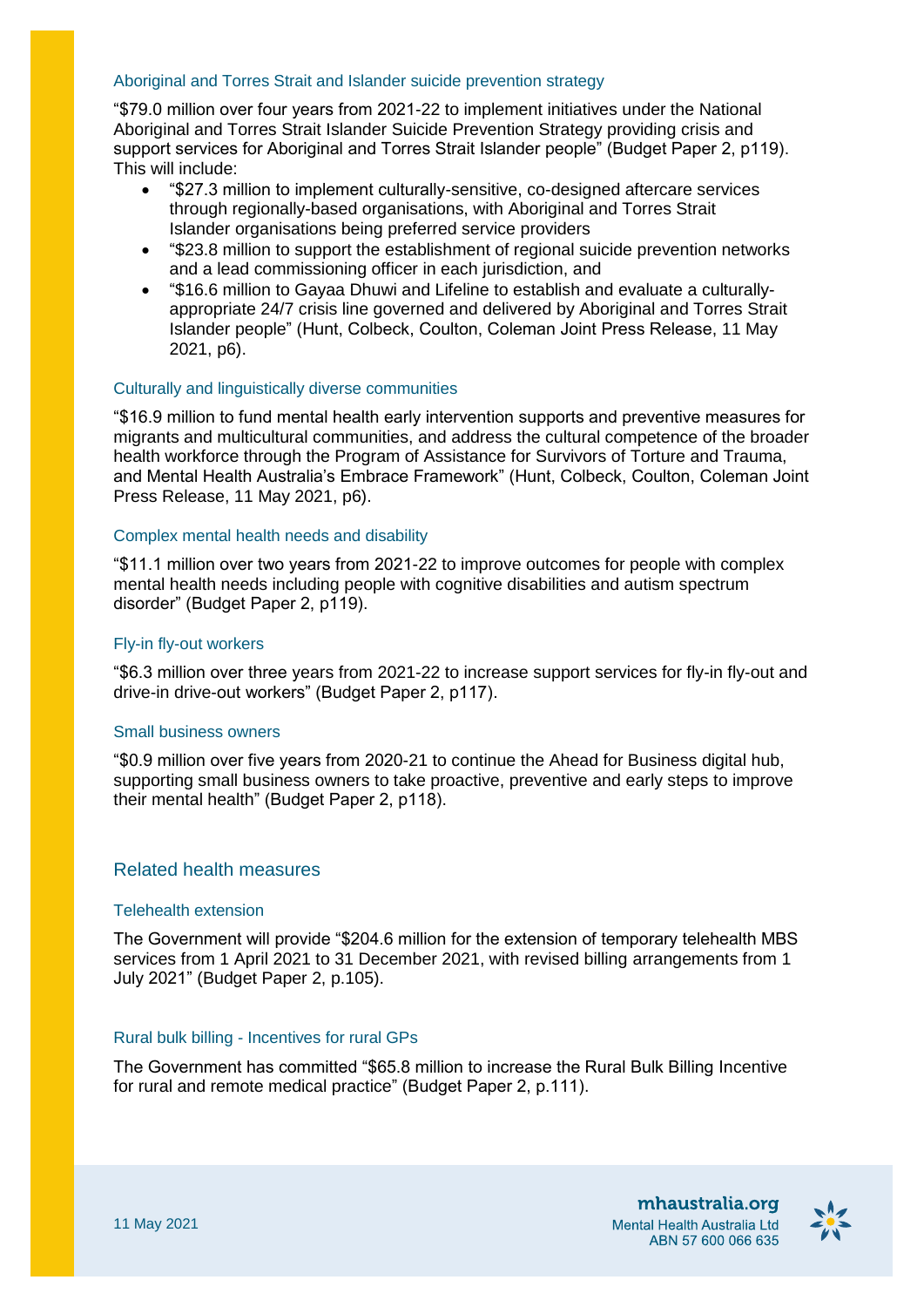# Social determinants of mental health measures

#### National Strategy to Prevent and Respond to Child Sexual Abuse

"The Government will provide \$146.0 million over four years from 2021-22 for initiatives to prevent child sexual abuse. These initiatives will contribute to the First Commonwealth Action Plan (2021-2025) under the National Strategy to Prevent and Respond to Child Sexual Abuse 2021-2031 (the Strategy)" (Budget Paper 2, p. 174).

# Response to Royal Commission into Aged Care Quality and Safety

"The Government will provide \$698.3 million over five years from 2020-21 as part of the \$17.7 billion whole-of-government response to the recommendations of the Royal Commission into Aged Care Quality and Safety (the Royal Commission) to improve safety and quality and the availability of aged care services" (Budget Paper 2, p99).

Of the \$698.3 million, "\$630.2 million to improve access to quality aged care services for consumers in regional, rural and remote areas including those with First Nations backgrounds and special needs groups" (Budget Paper 2, p99).

"Over 5 years we will invest \$250 million in 2020–21, \$2.1 billion in 2021–22, \$4.4 billion in 2022–23, \$5.5 billion in 2023–24 and \$5.5 billion in 2024–25, for a total of \$17.7 billion" (Hunt, Colbeck, Coulton, Coleman Joint Press Release, 11 May 2021, p1).

"The Morrison Government is, therefore, responding to the Royal Commission with its five year – five pillar aged care reform plan addressing:

- 1. Home care at home support and care based on assessed needs
- 2. Residential aged care services and sustainability improving service suitability that ensures individual care needs and preferences are met
- 3. Residential aged care quality and safety improving access to and quality of residential care
- 4. Workforce growing a bigger, more highly skilled, caring and values based workforce; and
- 5. Governance new legislation and stronger governance.

Pillar 1 of the Royal Commission Response - Home Care: \$7.5 billion towards supporting senior Australians who choose to remain in their home, including \$798.3 million to support the 1.6 million informal carers, including additional respite services for 8,400 senior Australians each year" (Hunt, Colbeck, Coulton, Coleman Joint Press Release, 11 May 2021, p2).

#### Domestic and family violence prevention and support services

"\$77.1 million over four years from 2021-22 for the National Legal Assistance Partnership to support the early resolution of legal problems for those experiencing mental illness and for mental health workers in Domestic Violence Units and Health Justice Partnerships to support women who have experienced family violence" (Budget Paper 2, p117).

"\$60.8 million over four years from 2021-22 (and \$1.7 million per year ongoing) to reform family law case management processes to improve outcomes and better meet the needs of families by delivering a safe, child centred, accessible and efficient system" (Budget Paper 2, p62).

"\$29.0 million over four years from 2021-22 (and \$8.5 million per year ongoing) to improve information sharing between the family law and the family violence and child protection